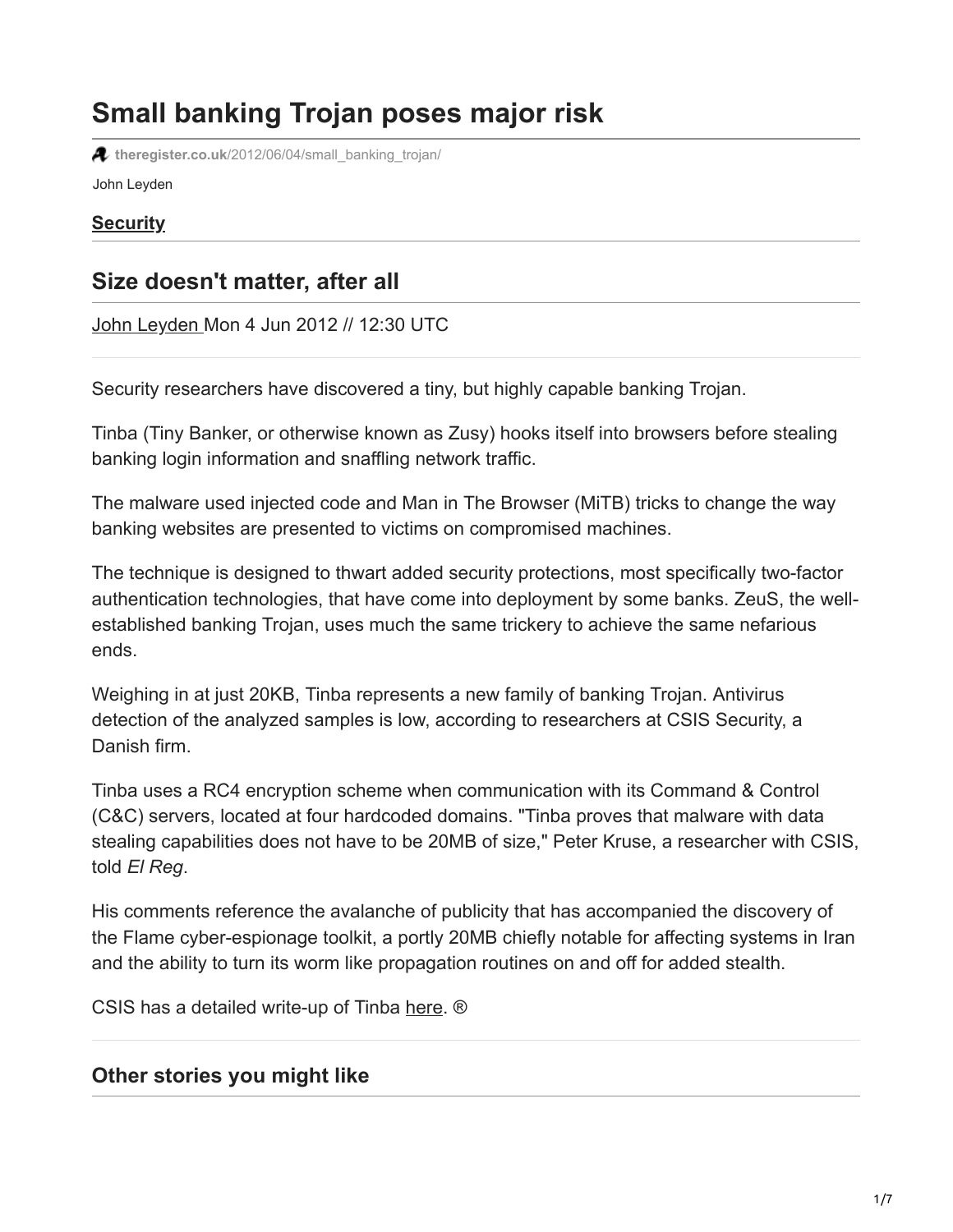#### Experts: AI should be recognized as inventors in patent law

### [Plus: Police release deepfake of murdered teen in cold case, and more](http://www.theregister.co.uk/2022/05/28/experts_ai_patent_law/?td=keepreading-top)

## [Katyanna Quach S](http://www.theregister.co.uk/Author/Katyanna-Quach)at 28 May 2022 // 11:23 UTC **[11](https://forums.theregister.com/forum/all/2022/05/28/experts_ai_patent_law/)**

In-brief Governments around the world should pass intellectual property laws that grant rights to AI systems, two academics at the University of New South Wales in Australia argued.

Alexandra George, and Toby Walsh, professors of law and AI, respectively, believe failing to recognize machines as inventors could have long-lasting impacts on economies and societies.

"If courts and governments decide that AI-made inventions cannot be patented, the implications could be huge," they wrote in a comment article [published](https://www.nature.com/articles/d41586-022-01391-x) in Nature. "Funders and businesses would be less incentivized to pursue useful research using AI inventors when a return on their investment could be limited. Society could miss out on the development of worthwhile and life-saving inventions."

#### [Continue reading](http://www.theregister.co.uk/2022/05/28/experts_ai_patent_law/?td=keepreading-btm)

• Declassified and released: More secret files on US govt's emergency doomsday powers

[Nuke incoming? Quick break out the plans for rationing, censorship, property seizures,](http://www.theregister.co.uk/2022/05/28/documents_reveal_secretive_government_plans/?td=keepreading-top) and more

## [Katyanna Quach S](http://www.theregister.co.uk/Author/Katyanna-Quach)at 28 May 2022 // 08:51 UTC **[22](https://forums.theregister.com/forum/all/2022/05/28/documents_reveal_secretive_government_plans/)**

More papers describing the orders and messages the US President can issue in the event of apocalyptic crises, such as a devastating nuclear attack, have been declassified and released for all to see.

These government files are part of a larger collection of records that discuss the nature, reach, and use of secret Presidential Emergency Action Documents: these are executive orders, announcements, and statements to Congress that are all ready to sign and send out as soon as a doomsday scenario occurs. PEADs are supposed to give America's commander-in-chief immediate extraordinary powers to overcome extraordinary events.

PEADs have never been declassified or revealed before. They remain hush-hush, and their exact details are not publicly known.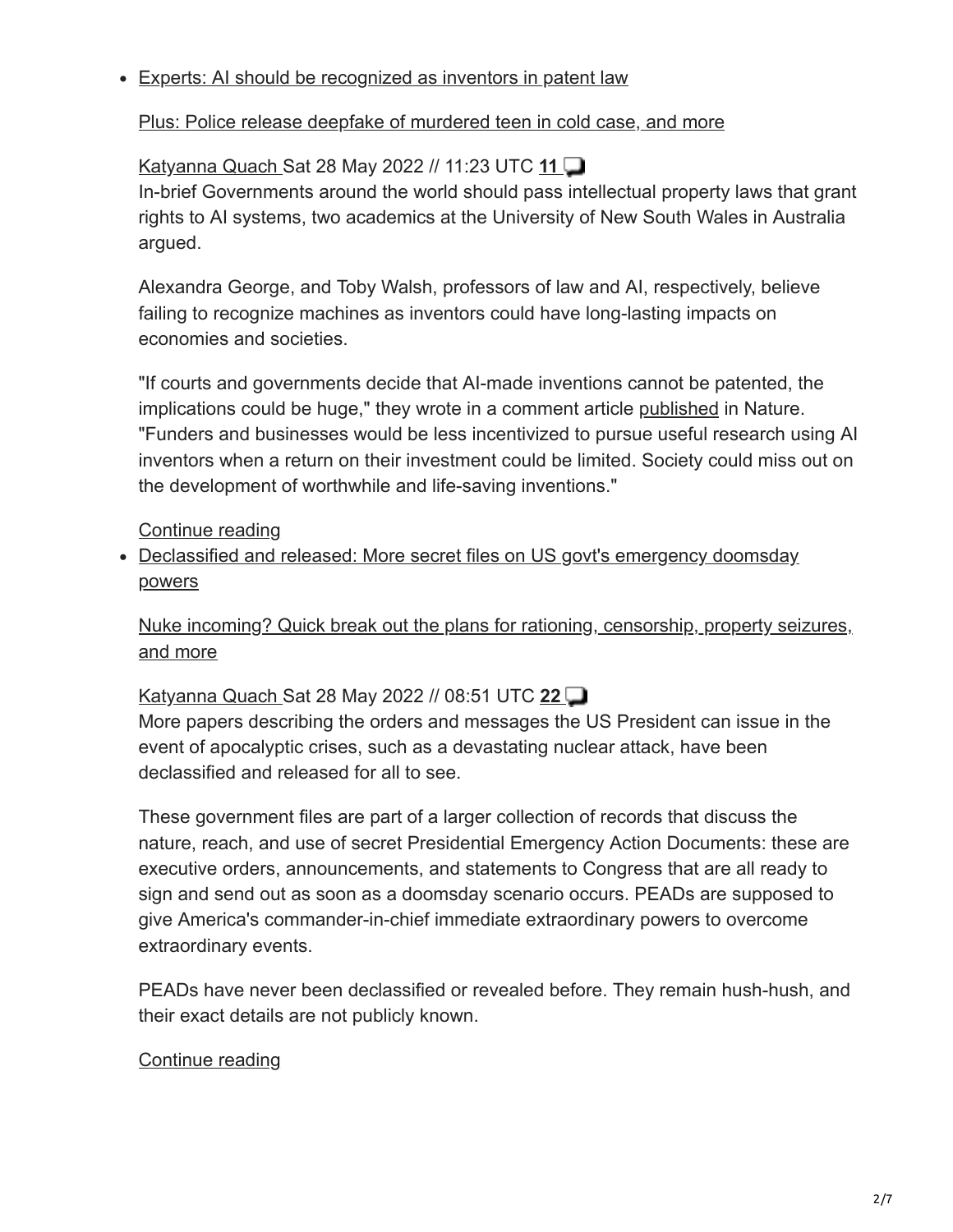#### • Stolen university credentials up for sale by Russian crooks, FBI warns

[Forget dark-web souks, thousands of these are already being traded on public bazaars](http://www.theregister.co.uk/2022/05/27/fbi_warning_stolen_university_credentials/?td=keepreading-top)

## [Jessica Lyons Hardcastle F](http://www.theregister.co.uk/Author/Jessica-Lyons-Hardcastle)ri 27 May 2022 // 22:34 UTC

Russian crooks are selling network credentials and virtual private network access for a "multitude" of US universities and colleges on criminal marketplaces, according to the FBI.

According to a warning issued on Thursday, these stolen credentials sell for thousands of dollars on both dark web and public internet forums, and could lead to subsequent cyberattacks against individual employees or the schools themselves.

"The exposure of usernames and passwords can lead to brute force credential stuffing computer network attacks, whereby attackers attempt logins across various internet sites or exploit them for subsequent cyber attacks as criminal actors take advantage of users recycling the same credentials across multiple accounts, internet sites, and services," the Feds' alert [\[PDF](https://www.ic3.gov/Media/News/2022/220526.pdf)] said.

## [Continue reading](http://www.theregister.co.uk/2022/05/27/fbi_warning_stolen_university_credentials/?td=keepreading-btm)

• Big Tech loves talking up privacy – while trying to kill privacy legislation

[Study claims Amazon, Apple, Google, Meta, Microsoft work to derail data rules](http://www.theregister.co.uk/2022/05/27/big_tech_privacy/?td=keepreading-top)

[Thomas Claburn in San Francisco F](http://www.theregister.co.uk/Author/Thomas-Claburn)ri 27 May 2022 // 21:48 UTC **[7](https://forums.theregister.com/forum/all/2022/05/27/big_tech_privacy/)** Amazon, Apple, Google, Meta, and Microsoft often support privacy in public statements, but behind the scenes they've been working through some common organizations to weaken or kill privacy legislation in US states.

That's according to [a report](https://themarkup.org/privacy/2022/05/26/tech-industry-groups-are-watering-down-attempts-at-privacy-regulation-one-state-at-a-time) this week from news non-profit The Markup, which said the corporations hire lobbyists from the same few groups and law firms to defang or drown state privacy bills.

The report examined 31 states when state legislatures were considering privacy legislation and identified 445 lobbyists and lobbying firms working on behalf of Amazon, Apple, Google, Meta, and Microsoft, along with industry groups like TechNet and the State Privacy and Security Coalition.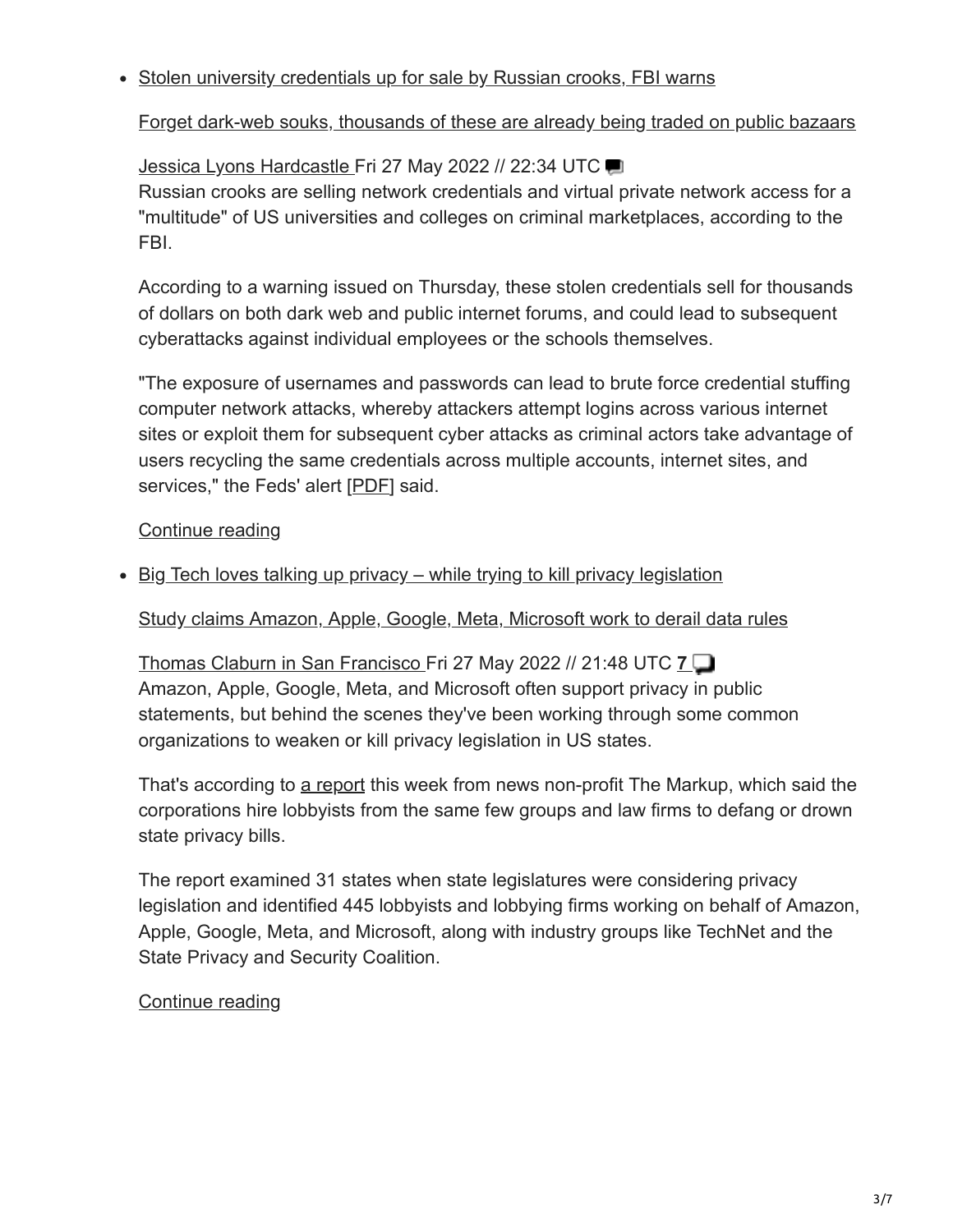#### • SEC probes Musk for not properly disclosing Twitter stake

### [Meanwhile, social network's board rejects resignation of one its directors](http://www.theregister.co.uk/2022/05/27/the_sec_is_probing_elon/?td=keepreading-top)

## [Katyanna Quach F](http://www.theregister.co.uk/Author/Katyanna-Quach)ri 27 May 2022 // 21:26 UTC **[10](https://forums.theregister.com/forum/all/2022/05/27/the_sec_is_probing_elon/)**

America's financial watchdog is investigating whether Elon Musk adequately disclosed his purchase of Twitter shares last month, just as his bid to take over the social media company hangs in the balance.

A letter [[PDF\]](https://www.sec.gov/Archives/edgar/data/1418091/000000000022003713/filename1.pdf) from the SEC addressed to the tech billionaire said he "[did] not appear" to have filed the proper form detailing his 9.2 percent [stake](https://www.theregister.com/2022/04/04/elon_musk_twitter/) in Twitter "required 10 days from the date of acquisition," and asked him to provide more information. Musk's shares made him one of Twitter's largest shareholders. The letter is dated April 4, and was shared this week by the regulator.

Musk quickly moved to try and buy the whole company outright in a deal initially worth over \$44 billion. Musk sold a chunk of his shares in Tesla worth \$8.4 billion and [bagged](https://www.theregister.com/2022/05/05/musk_twitter_ellison/) another \$7.14 billion from investors to help finance the \$21 billion he [promised](https://www.theregister.com/2022/04/21/musk_twitter_funding/) to put forward for the deal. The remaining \$25.5 billion bill was secured via debt financing by Morgan Stanley, Bank of America, Barclays, and others. But the takeover is not going smoothly.

#### [Continue reading](http://www.theregister.co.uk/2022/05/27/the_sec_is_probing_elon/?td=keepreading-btm)

• Cloud security unicorn cuts 20% of staff after raising \$1.3b

#### [Time to play blame bingo: Markets? Profits? Too much growth? Russia? Space aliens?](http://www.theregister.co.uk/2022/05/27/lacework_cuts_jobs/?td=keepreading-top)

[Jessica Lyons Hardcastle F](http://www.theregister.co.uk/Author/Jessica-Lyons-Hardcastle)ri 27 May 2022 // 19:19 UTC **[10](https://forums.theregister.com/forum/all/2022/05/27/lacework_cuts_jobs/)** Cloud security company Lacework has laid off 20 percent of its employees, just months after two record-breaking funding rounds pushed its valuation to \$8.3 billion.

A spokesperson wouldn't confirm the total number of employees affected, though told *The Register* that the "widely speculated number on Twitter is a significant overestimate."

The company, as of March, counted more than [1,000 employees,](https://venturebeat.com/2022/03/17/cybersecurity-has-53-unicorns-here-are-10-to-watch/) which would push [the jobs lost above 200. And the widely reported number on Twitter is about 300](https://twitter.com/GergelyOrosz/status/1529575067117658112) employees. The biz, based in Silicon Valley, was founded in 2015.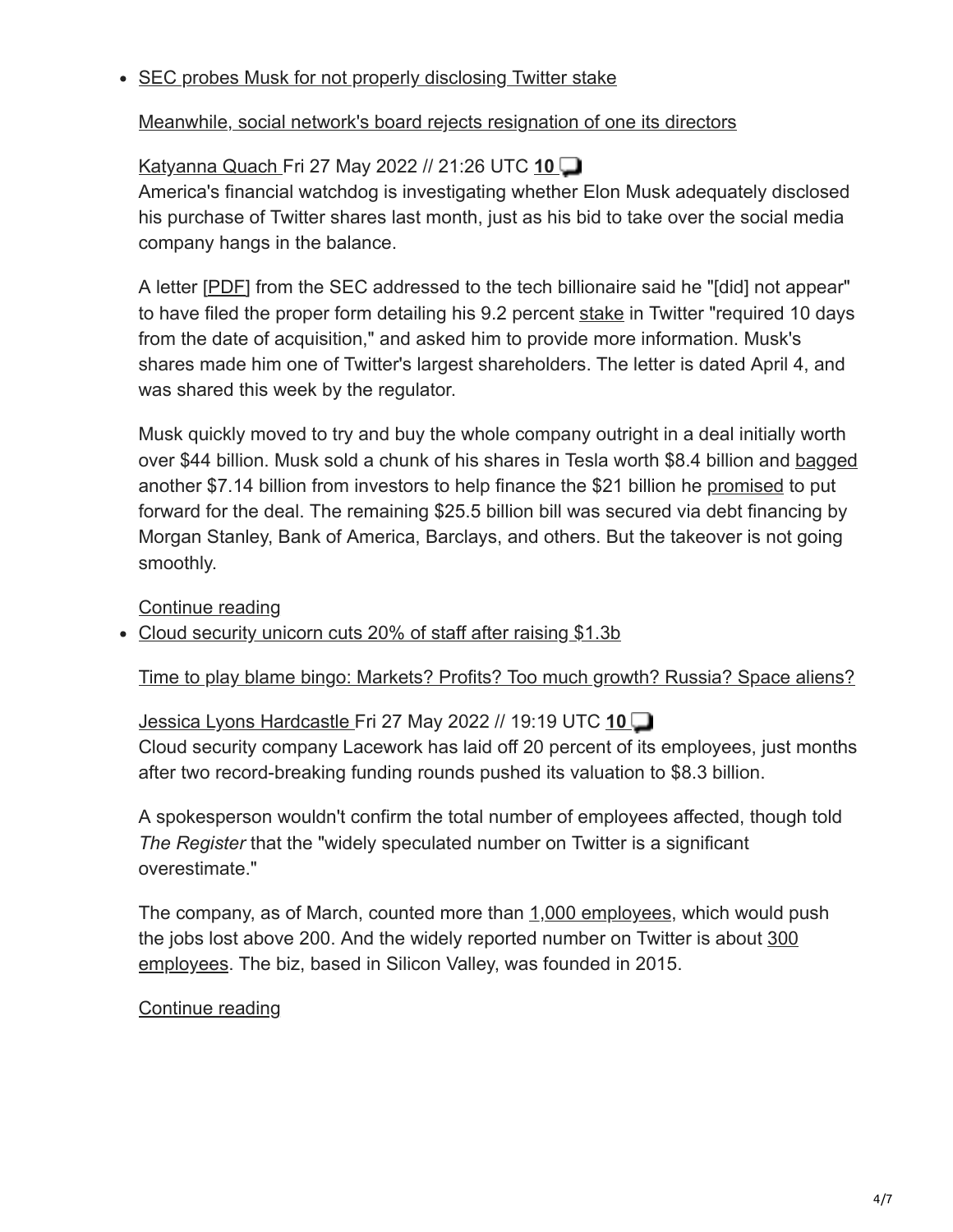#### Talos names eight deadly sins in widely used industrial software

### [Entire swaths of gear relies on vulnerability-laden Open Automation Software \(OAS\)](http://www.theregister.co.uk/2022/05/27/talos-aos-vulnerabilities/?td=keepreading-top)

## [Jeff Burt](http://www.theregister.co.uk/Author/Jeff-Burt) Fri 27 May 2022 // 18:30 UTC **[2](https://forums.theregister.com/forum/all/2022/05/27/talos-aos-vulnerabilities/)**

A researcher at Cisco's Talos threat intelligence team found eight vulnerabilities in the Open Automation Software (OAS) platform that, if exploited, could enable a bad actor to access a device and run code on a targeted system.

The OAS platform is widely used by a range of industrial enterprises, essentially facilitating the transfer of data within an IT environment between hardware and software and playing a central role in organizations' industrial Internet of Things (IIoT) efforts. It touches a range of devices, including PLCs and OPCs and IoT devices, as well as custom applications and APIs, databases and edge systems.

Companies like Volvo, General Dynamics, JBT Aerotech and wind-turbine maker AES are among the users of the OAS platform.

#### [Continue reading](http://www.theregister.co.uk/2022/05/27/talos-aos-vulnerabilities/?td=keepreading-btm)

• Despite global uncertainty, \$500m hit doesn't rattle Nvidia execs

#### [CEO acknowledges impact of war, pandemic but says fundamentals 'are really good'](http://www.theregister.co.uk/2022/05/27/nvidia_shrugs_off_global_chaos/?td=keepreading-top)

## [Dylan Martin F](http://www.theregister.co.uk/Author/Dylan-Martin)ri 27 May 2022 // 16:08 UTC **[1](https://forums.theregister.com/forum/all/2022/05/27/nvidia_shrugs_off_global_chaos/)**

Nvidia is expecting a \$500 million hit to its global datacenter and consumer business in the second quarter due to COVID lockdowns in China and Russia's invasion of Ukraine. Despite those and other macroeconomic concerns, executives are still optimistic about future prospects.

"The full impact and duration of the war in Ukraine and COVID lockdowns in China is difficult to predict. However, the impact of our technology and our market opportunities remain unchanged," said Jensen Huang, Nvidia's CEO and co-founder, during the company's first-quarter earnings call.

Those two statements might sound a little contradictory, including to some investors, particularly following the [stock selloff](https://www.theregister.com/2022/05/26/nvidia_q1fy2023_outlook/) yesterday after concerns over Russia and China prompted Nvidia to issue lower-than-expected guidance for second-quarter revenue.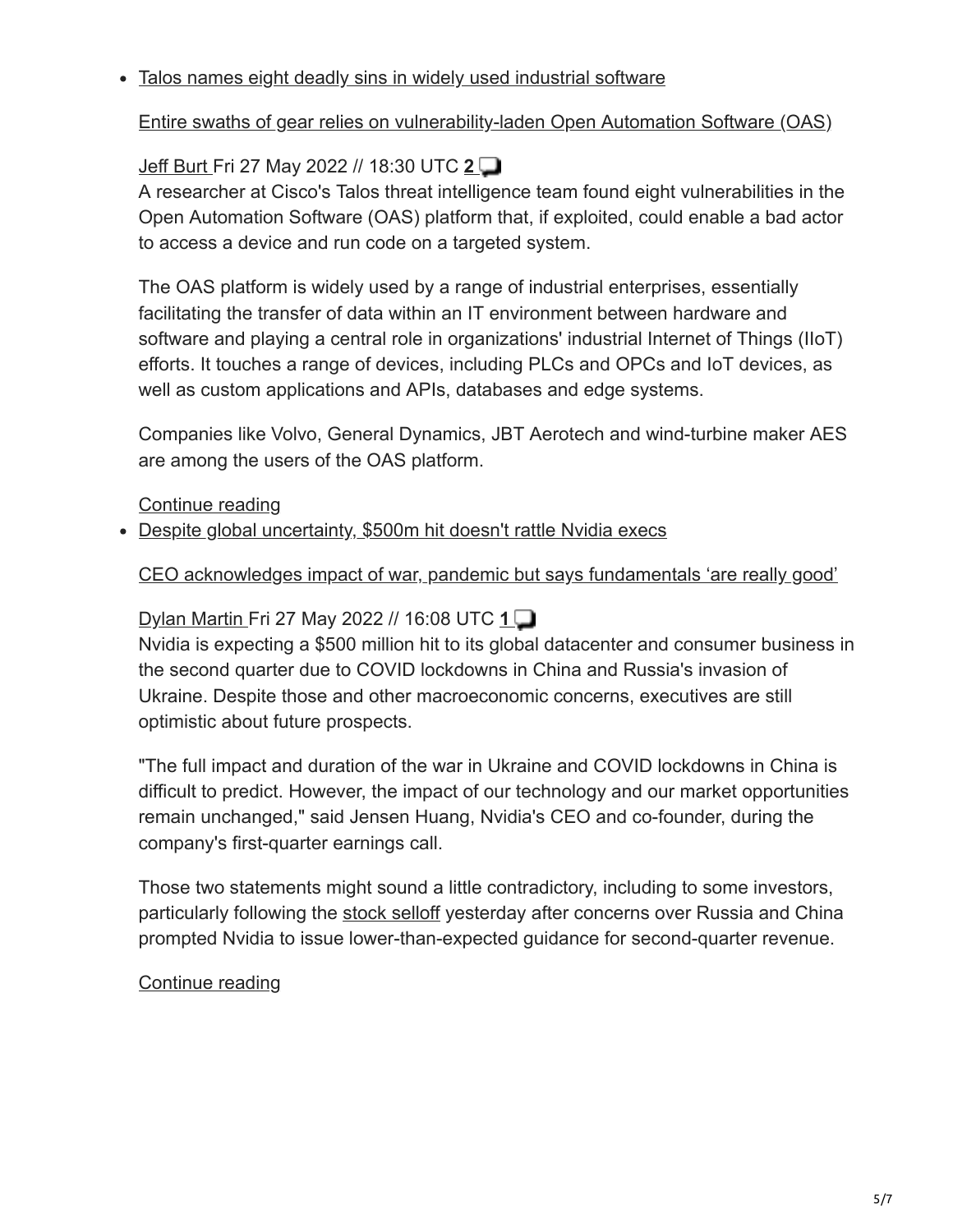#### • Another AI supercomputer from HPE: Champollion lands in France

[That's the second in a week following similar system in Munich also aimed at](http://www.theregister.co.uk/2022/05/27/hpe_champollion_supercomputer/?td=keepreading-top) researchers

## [Dan Robinson F](http://www.theregister.co.uk/Author/Dan-Robinson)ri 27 May 2022 // 15:30 UTC **[1](https://forums.theregister.com/forum/all/2022/05/27/hpe_champollion_supercomputer/)**

HPE is lifting the lid on a new AI supercomputer – the second this week – aimed at building and training larger machine learning models to underpin research.

Based at HPE's Center of Excellence in Grenoble, France, the new supercomputer is to be named Champollion after the French scholar who made advances in deciphering Egyptian hieroglyphs in the 19th century. It was built in partnership with Nvidia using AMD-based Apollo computer nodes fitted with Nvidia's A100 GPUs.

Champollion brings together HPC and purpose-built AI technologies to train machine learning models at scale and unlock results faster, HPE said. HPE already provides HPC and AI resources from its Grenoble facilities for customers, and the broader research community to access, and said it plans to provide access to Champollion for scientists and engineers globally to accelerate testing of their AI models and research.

[Continue reading](http://www.theregister.co.uk/2022/05/27/hpe_champollion_supercomputer/?td=keepreading-btm)

Workday nearly doubles losses as waves of deals pushed back

[Figures disappoint analysts as SaaSy HR and finance application vendor navigates](http://www.theregister.co.uk/2022/05/27/workday_near_doubles_losses_as/?td=keepreading-top) economic uncertainty

## [Lindsay Clark](http://www.theregister.co.uk/Author/Lindsay-Clark) Fri 27 May 2022 // 14:30 UTC **[9](https://forums.theregister.com/forum/all/2022/05/27/workday_near_doubles_losses_as/)**

HR and finance application vendor Workday's CEO, Aneel Bhusri, confirmed deal wins expected for the three-month period ending April 30 were being pushed back until later in 2022.

The SaaS company boss was speaking as Workday recorded an operating loss of \$72.8 million in its first quarter [[PDF](https://www.workday.com/content/dam/web/en-us/documents/investor/workday-fiscal-2023-first-quarter-investor-presentation.pdf)] of fiscal '23, nearly double the \$38.3 million loss recorded for the same period a year earlier. Workday also saw revenue increase to \$1.43 billion in the period, up 22 percent year-on-year.

However, the company increased its revenue guidance for the full financial year. It said revenues would be between \$5.537 billion and \$5.557 billion, an increase of 22 percent on earlier estimates.